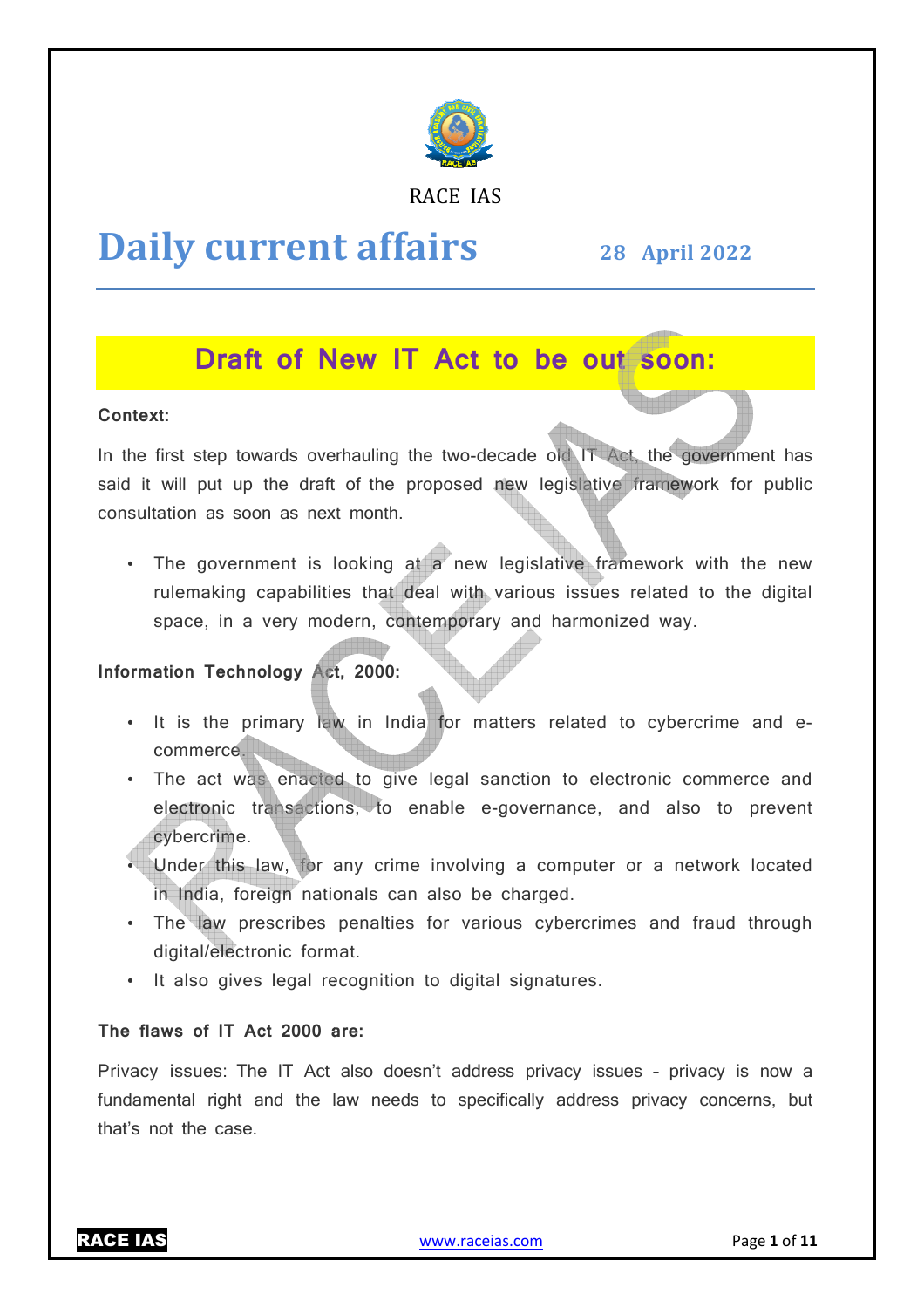Poor protection of cybersecurity: The Indian IT Act is not a cybersecurity law and therefore does not deal with the nuances of cybersecurity.

Lack of expertise: Regular police personnel, specifically any officer holding the rank of inspector, are responsible for investigating nefarious online activities.

Section 66A of the IT Act: In Shreya Singhal vs. Union of India (2015), the Supreme court struck down Section 66A of the IT Act.

#### **Need of the hour:**

The Indian IT Act, 2000 needs to be amended to deal with the nuances of cybersecurity.

 $\begin{picture}(20,20) \put(0,0){\line(1,0){10}} \put(15,0){\line(1,0){10}} \put(15,0){\line(1,0){10}} \put(15,0){\line(1,0){10}} \put(15,0){\line(1,0){10}} \put(15,0){\line(1,0){10}} \put(15,0){\line(1,0){10}} \put(15,0){\line(1,0){10}} \put(15,0){\line(1,0){10}} \put(15,0){\line(1,0){10}} \put(15,0){\line(1,0){10}} \put(15,0){\line(1$ 

- The Act needs to be future-proofed so as to cover emerging technologies and the challenges it brings in its wake.
- Eliminate "safe-harbor" provisions that exempt intermediaries from liability.
- Keep up with the agile cyber-space; fast track amendments and roll-outs.
- **Empower CERT and enforce stricter and substantial penalties on defaulters.**
- Address privacy issues in the existing IT Act.
- Learn from data breach notification laws implemented by other countries and avoid superficial changes.
- More collaboration with private players and cybersecurity experts and not leaving amendments to bureaucrats.
- Amend Act to introduce ODR (Online Dispute Resolution)
- Akin to the RBI's mandate for a bank to report a breach within six hours. CERT needs to come up with the same quidelines for other institutions to enforce cyber vigilance.

**Sources: the Hindu.**

## **International Finance Corporation (IFC):**

#### **Context:**

The Medical Education and Drugs Department (MEDD) and **International Finance Corporation (IFC)** have joined forces to prioritise health care projects with emphasis on Medical Education under the public-private partnership (PPP) model in Maharashtra.

• IFC will be the transaction advisor for the PPPs to develop superspecialty hospitals and medical education facilities across the state.

About the International Finance Corporation (IFC):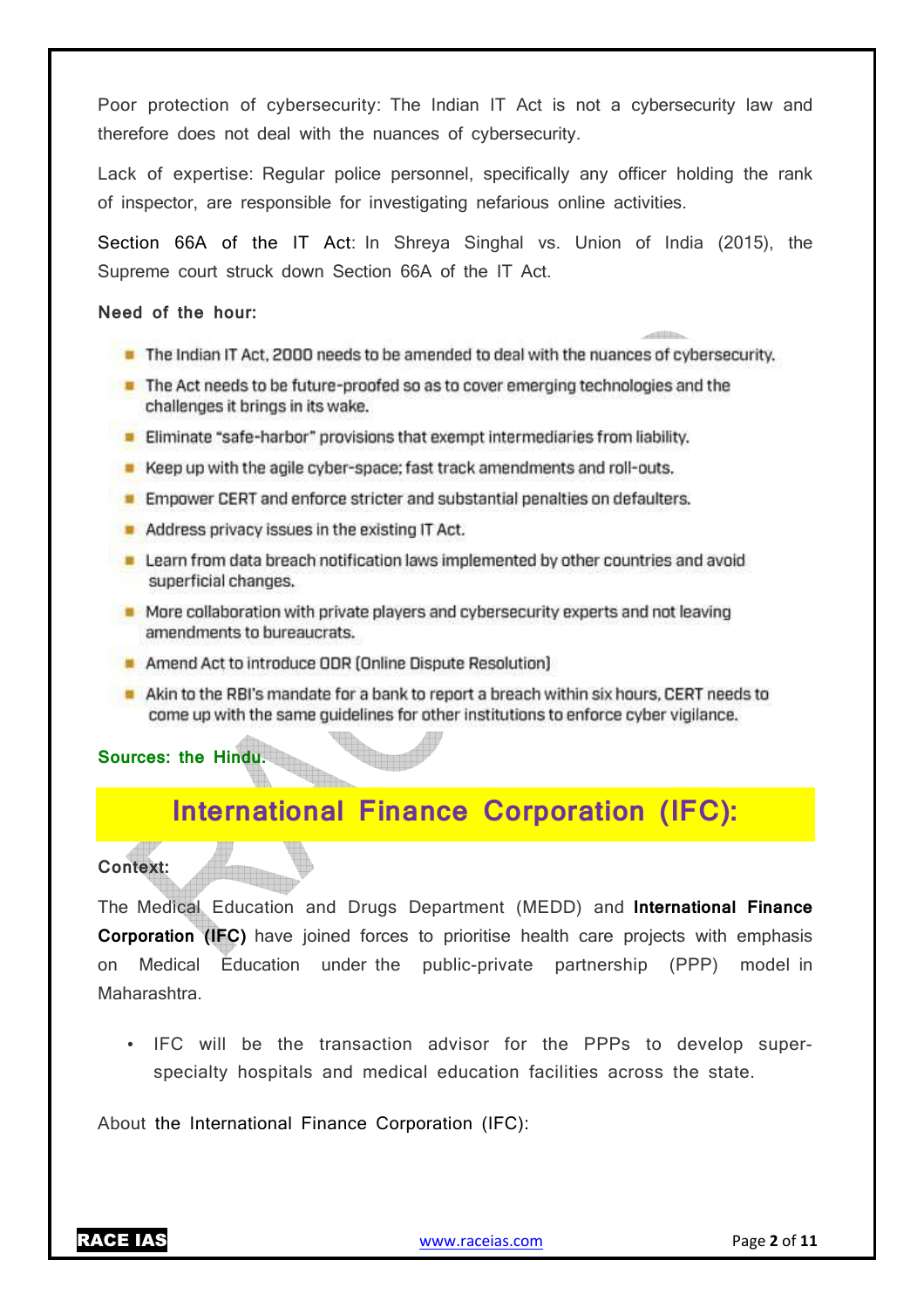- It is an international financial institution that offers investment, advisory, and asset management services to encourage private sector development in developing countries.
- It is a member of the World Bank Group and is headquartered in Washington, D.C., United States.
- It was established in 1956 as the private sector arm of the World Bank Group to advance economic development by investing in strictly for-profit and commercial projects that purport to reduce poverty and promote development.
- The IFC is owned and governed by its member countries, but has its own executive leadership and staff that conduct its normal business operations.
- It is a corporation whose shareholders are member governments that provide paid-in capital and which have the right to vote on its matters.



World Bank Group



#### **Roles and functions:**

- 1. Since 2009, the IFC has focused on a set of development goals that its projects are expected to target. Its goals are to increase sustainable agriculture opportunities, improve healthcare and education, increase access to financing for microfinance and business clients, advance infrastructure, help small businesses grow revenues, and invest in climate health.
- 2. It offers an array of debt and equity financing services and helps companies face their risk exposures while refraining from participating in a management capacity.

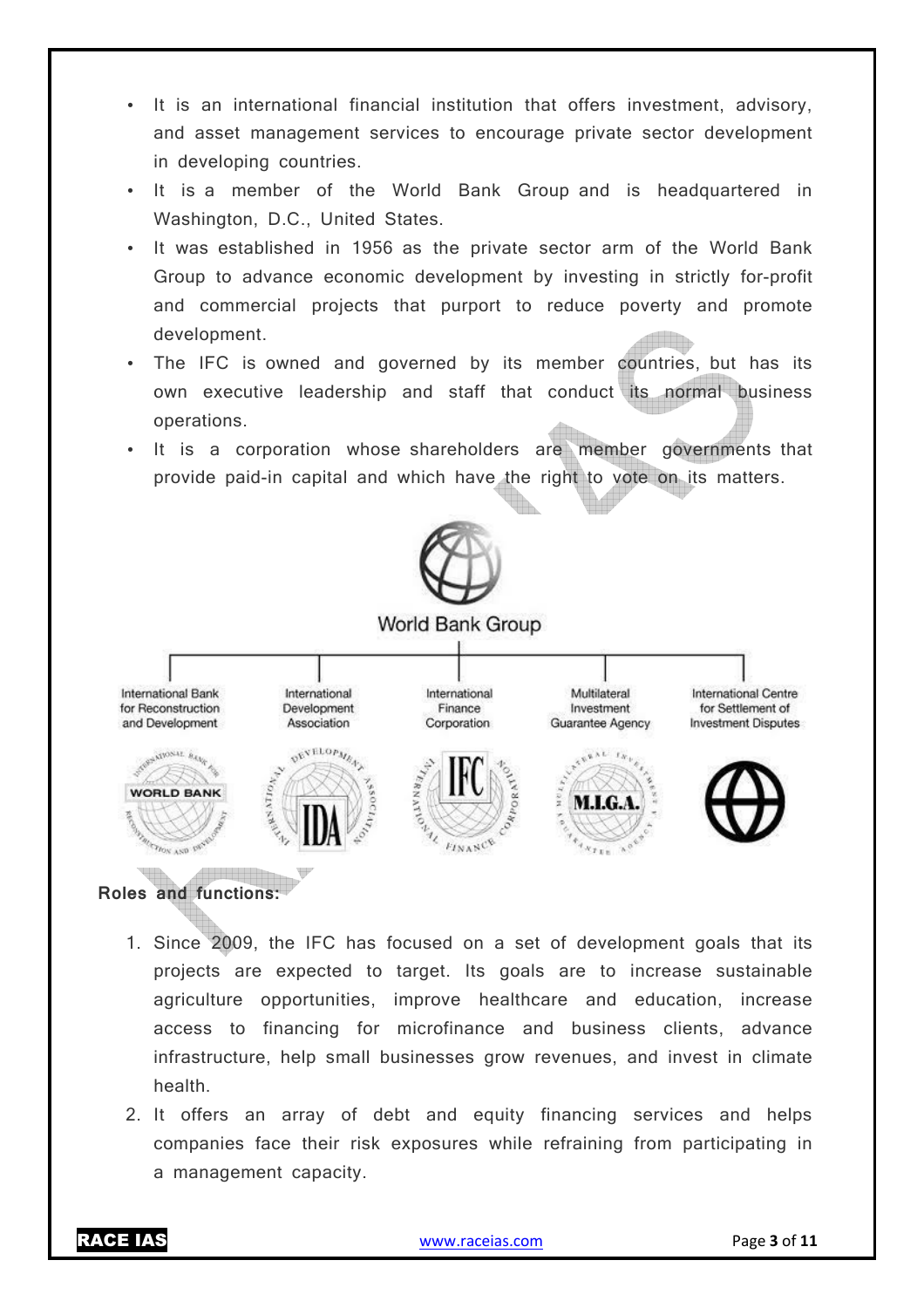3. It advises governments on building infrastructure and partnerships to further support private sector development.

#### **Sources: down to earth.**

### **BharatNet project:**

#### **Context:**

The delay in the Bharatnet project, aimed at connecting gram panchayats through broadband, has resulted in a cost escalation from Rs 20,100 crore to Rs 61,109 crore.

- This is partly due to the ineffectiveness of Bharat Broadband Network (BBNL), the entity set up to implement the project to connect 250,000 gram panchayats with optic fibre, for high-speed broadband connectivity.
- With BBNL not delivering the desired results, the government now plans to merge BBNL with BSNL. The merger is expected to yield better synergies and coordination.

#### **Need for:**

- BBNL was incorporated in February 2012 as a special purpose vehicle for implementing the national optical fibre network (now renamed Bharatnet). But ostensibly due to poor coordination between multiple agencies, BBNL has failed to meet targets.
- The Union Cabinet had approved the project on October 25, 2011 and it was to be completed in three years. But even after 11 years, only around 172,000 gram panchayats have been made service-ready.

#### **About BharatNet:**

- 1. BharatNet Project was originally launched in 2011 as the National Optical Fibre Network(NOFN) and renamed as Bharat-Net in 2015.
- 2. It seeks to provide connectivity to 2.5 lakh Gram Panchayats (GPs) through optical fibre.
- 3. It is a flagship mission implemented by Bharat Broadband Network Ltd. (BBNL).
- 4. The objective is to facilitate the delivery of e-governance, e-health, eeducation, e-banking, Internet and other services to rural India.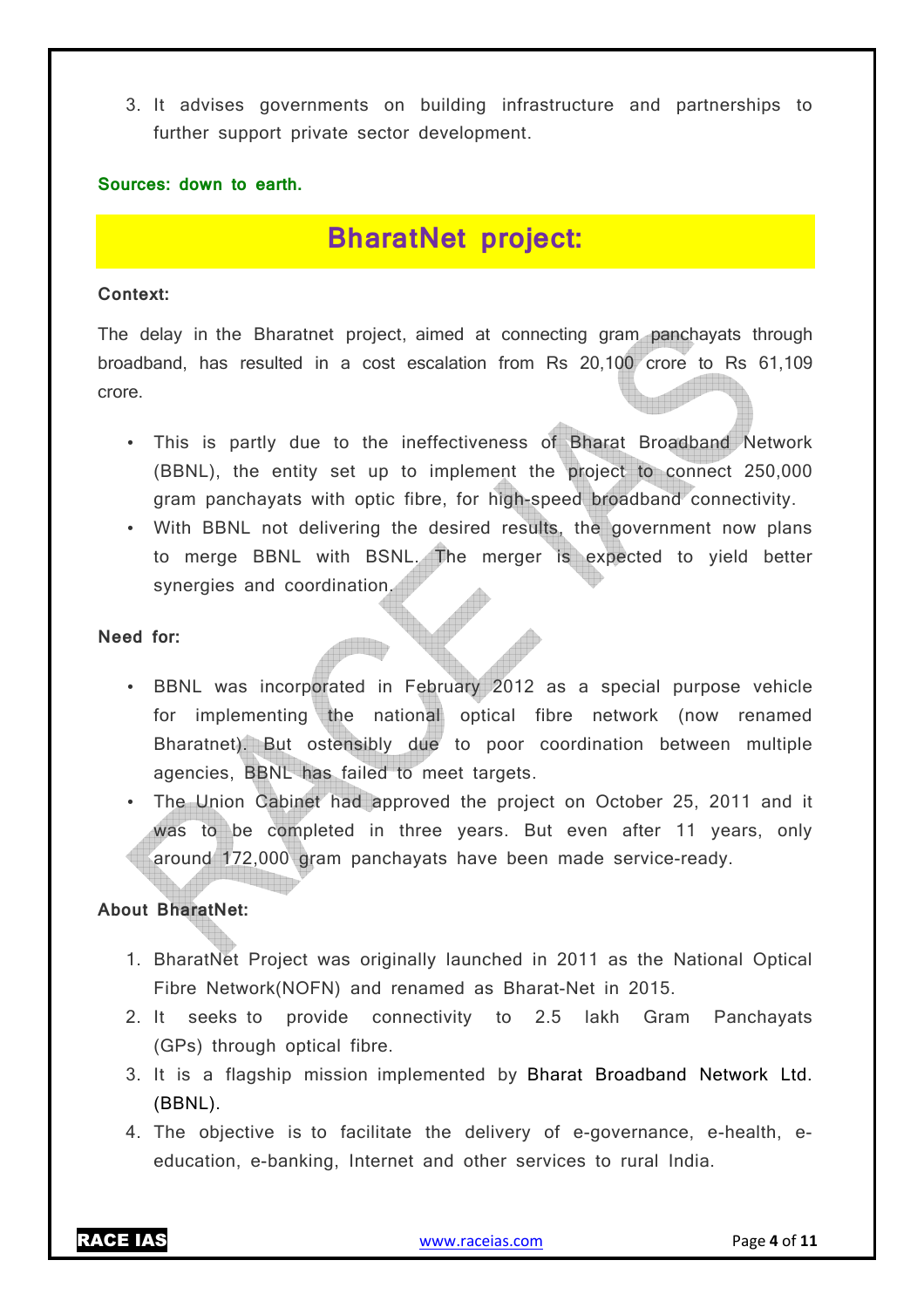#### **The larger vision of the project is:**

- To establish a highly scalable network infrastructure accessible on a nondiscriminatory basis.
- To provide on demand, affordable broadband connectivity of 2 Mbps to 20 Mbps for all households and on demand capacity to all institutions.
- To realise the vision of Digital India, in partnership with States and the private sector.

#### **Implementation:**

The project is a Centre-State collaborative project, with the States contributing free Rights of Way for establishing the Optical Fibre Network.

The entire project is being funded by Universal service Obligation Fund (USOF), which was set up for improving telecom services in rural and remote areas of the country.

#### **Sources: the Hindu.**

## **River Ranching Programme:**

#### **Context:**

Over 10,000 fish fingerlings of Indian major carps — catla, rohu and mrigal — were released in the Ganga at Sangam nose under the ranching programme organised by ICAR-Central Inland Fisheries Research Institute (CIFRI), Prayagraj, recently.

• The exercise has been undertaken for conservation and promotion of fish species that are becoming extinct in the Ganga.

#### **River Ranching Programme:**

Nationwide River Ranching Programme was launched in Uttar Pradesh in 2021.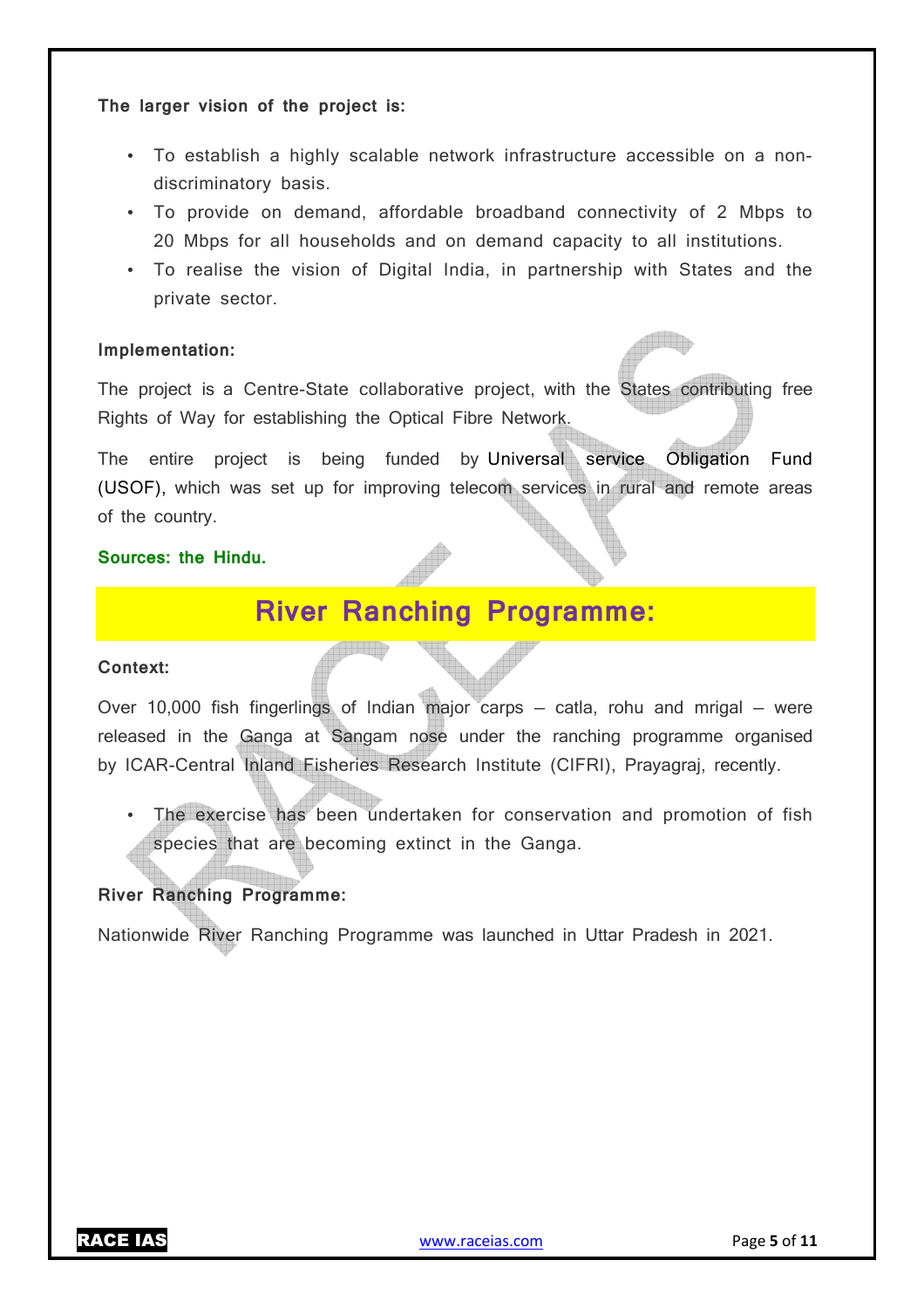#### **What is River Ranching?**

- River Ranching is a form of aquaculture in which a population of a fish species (such as salmon) is held in captivity for the first stage of their lives.
- They are then released, and later harvested as adults when they return from the sea to their freshwater birthplace to spawn.

#### **About the Programme:**

River ranching programme was introduced as special activity under the 'Pradhan Mantri Matsya Sampada Yojana (PMMSY) scheme to augment and enhance fish production and productivity by expanding, intensifying, diversifying and utilizing land & water productively.

#### **Who is the implementing agency?**

National Fisheries Development Board, Hyderabad is the nodal agency under central component of the PMMSY.

#### **What is the need of the programme?**

As the human population is growing, requirement of high-quality protein & demand of fish is increasing gradually. Thus, to promote sustainable use and conservation of fishery resources in an economical and environmentally responsible manner, River Ranching Programme was launched.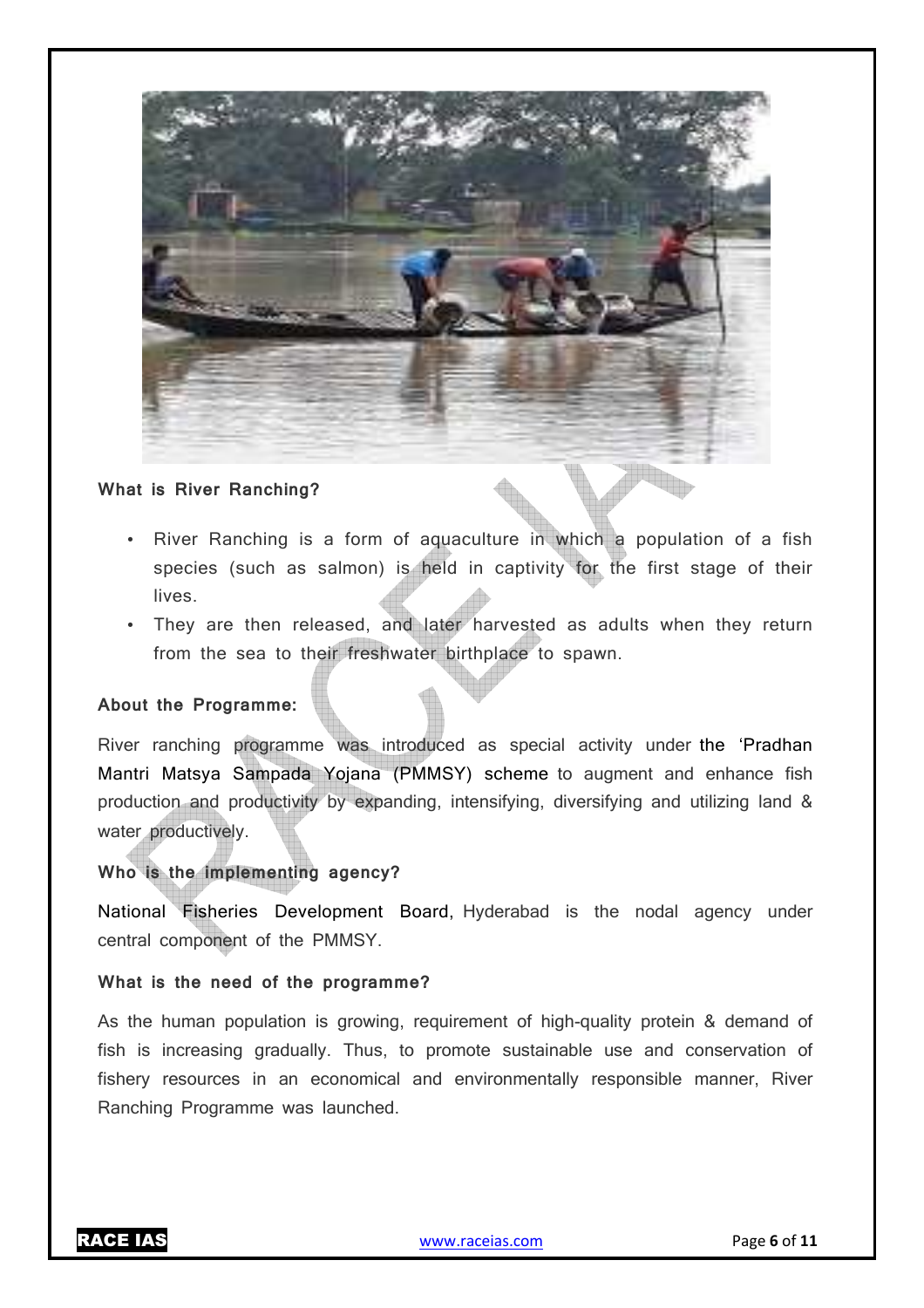- This programme will help in achieving sustainable fisheries, conserving biodiversity, assessing ecosystem services, reducing habitat degradation and maximizing social-economic benefits.
- It will also ensure the upgradation of traditional fishery, trade & social protection of Inland communities and ecosystem sustainability.

# ₹20,000 crores for Fishermen through Pradhan **Mantri Matsya Sampada Yojana (PMMSY)**

**El** Critical gaps in fisheries value chain Government will launch the PMMSY for integrated, sustainable, inclusive development of marine and inland fisheries. ■₹11,000 Cr for activities in Marine, Inland fisheries and Aquaculture ■₹9000 Cr for Infrastructure - Fishing Harbours, Cold chain, Markets etc. Cage Culture, Seaweed farming, Ornamental Fisheries as well as New Fishing Vessels, Traceability, Laboratory Network etc. will be key activities. Provisions of Ban Period Support to fishermen (during the period fishing is not permitted), Personal & Boat Insurance **M** Will lead to Additional Fish Production of 70 lakh tonnes over 5 years. III Employment to over 55 lakh persons; double exports to ₹1,00,000 Cr. **C** Focus on Islands, Himalayan States, North-east and Aspirational

**About the 'Pradhan Mantri Matsya Sampada Yojana (PMMSY) scheme:** 

- It is a scheme for focused and sustainable development of fisheries sector in the country.
- 20,050 crores has been sanctioned for its implementation during a period of 5 years from FY 2020-21 to FY 2024-25 in all States/Union Territories, as a part of AatmaNirbhar Bharat Package.
- The scheme focuses on beneficiary-oriented activities in Marine, Inland fisheries and Aquaculture.
- It seeks to adopt 'Cluster or Area based approaches'.

#### **Aims and targets of the scheme:**

- 1. Enhance fish production by an additional 70 lakh tonne by 2024-25.
- 2. Increase fisheries export earnings to Rs.1,00,000 crore by 2024-25.
- 3. Double incomes of fishers and fish farmers.

Districts.

Government of India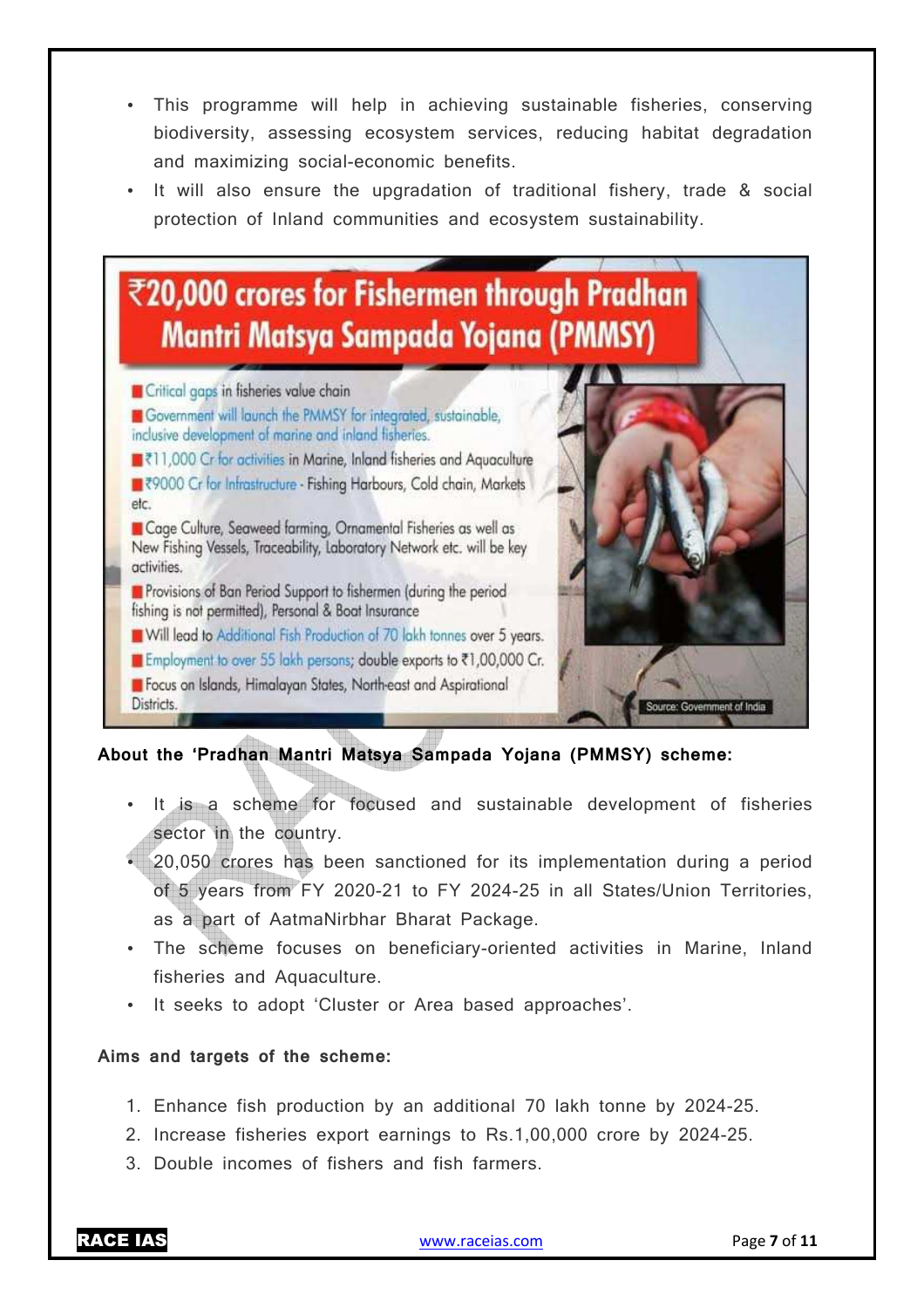- 4. Reduce post-harvest losses from 20-25% to about 10%.
- 5. Generate additional 55 lakhs direct and indirect gainful employment opportunities in fisheries sector and allied activities.

#### **Sources: the Hindu.**

### **Gravitational Lensing:**

#### **Context:**

This article forms a part of The Hindu's Science for All newsletter, which explains all things Science, without the jargon.

# **What is gravitational lensing? How does it work?**

- Gravitational lensing is an effect of Einstein's theory of general relativity simply put, mass bends light.
- The gravitational field of a massive object will extend far into space, and cause light rays passing close to that object (and thus through its gravitational field) to be bent and refocused somewhere else.
- The more massive the object, the stronger its gravitational field and hence the greater the bending of light rays – just like using denser materials to make optical lenses results in a greater amount of refraction.

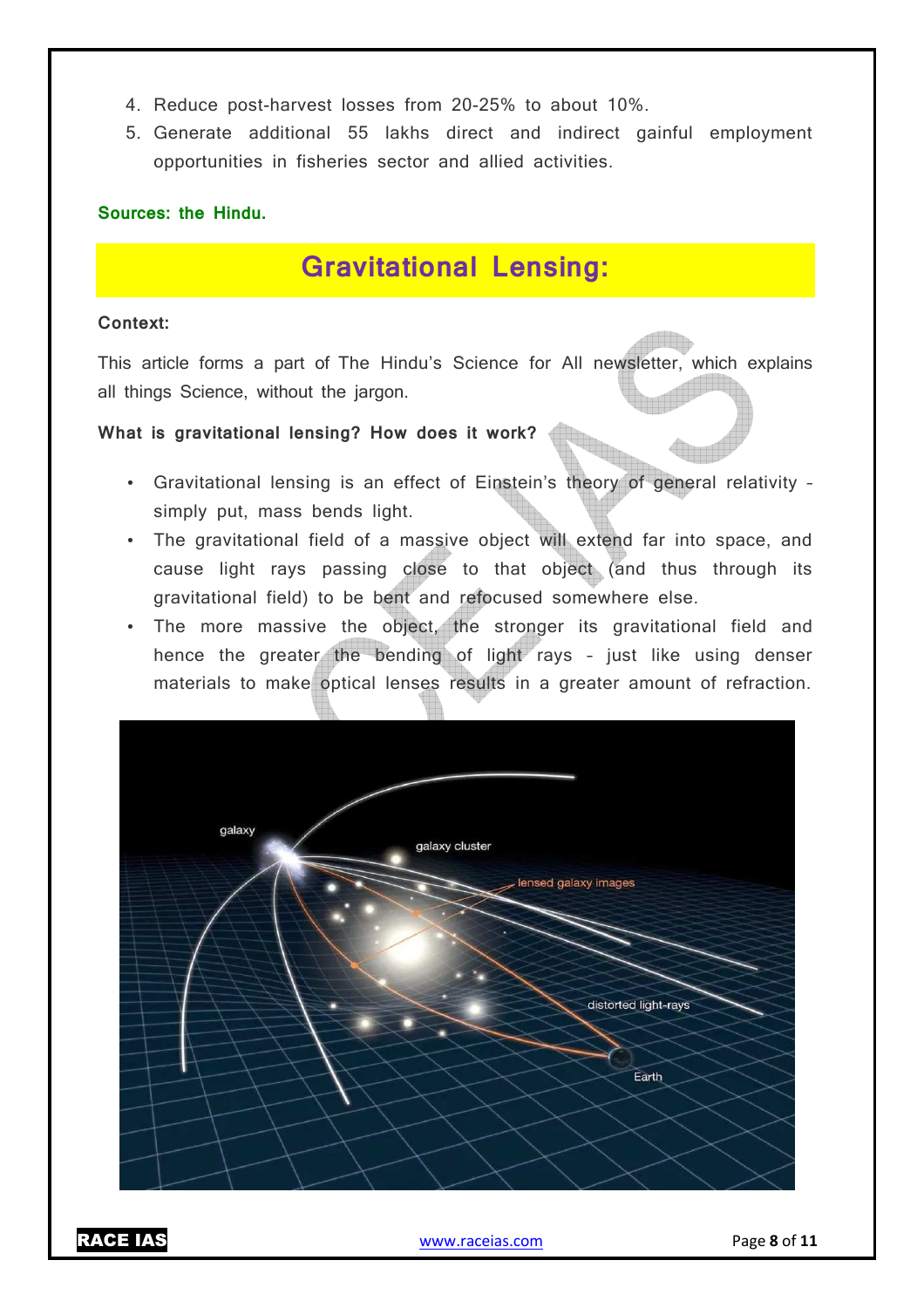#### **Benefits:**

- Gravitational lensing is useful to cosmologists because it is directly sensitive to the amount and distribution of dark matter.
- Lensing can help astronomers work out exactly how much dark matter there is in the Universe as a whole and also how it is distributed.
- Lensing has also been used to help verify the existence of dark matter itself.

**Sources: the Hindu.**

## **NASA's Lucy mission:**

#### **Context:**

NASA's Lucy mission — set to explore a group of asteroids that follow behind and in front of Jupiter's orbit — hit a snag recently when one of its solar arrays failed to unfurl.

• NASA will perform two steps over the next several months to fully reveal an unfurled solar array.



**About 'Lucy' Mission:** 

RACE IAS www.raceias.com Page **9** of **11**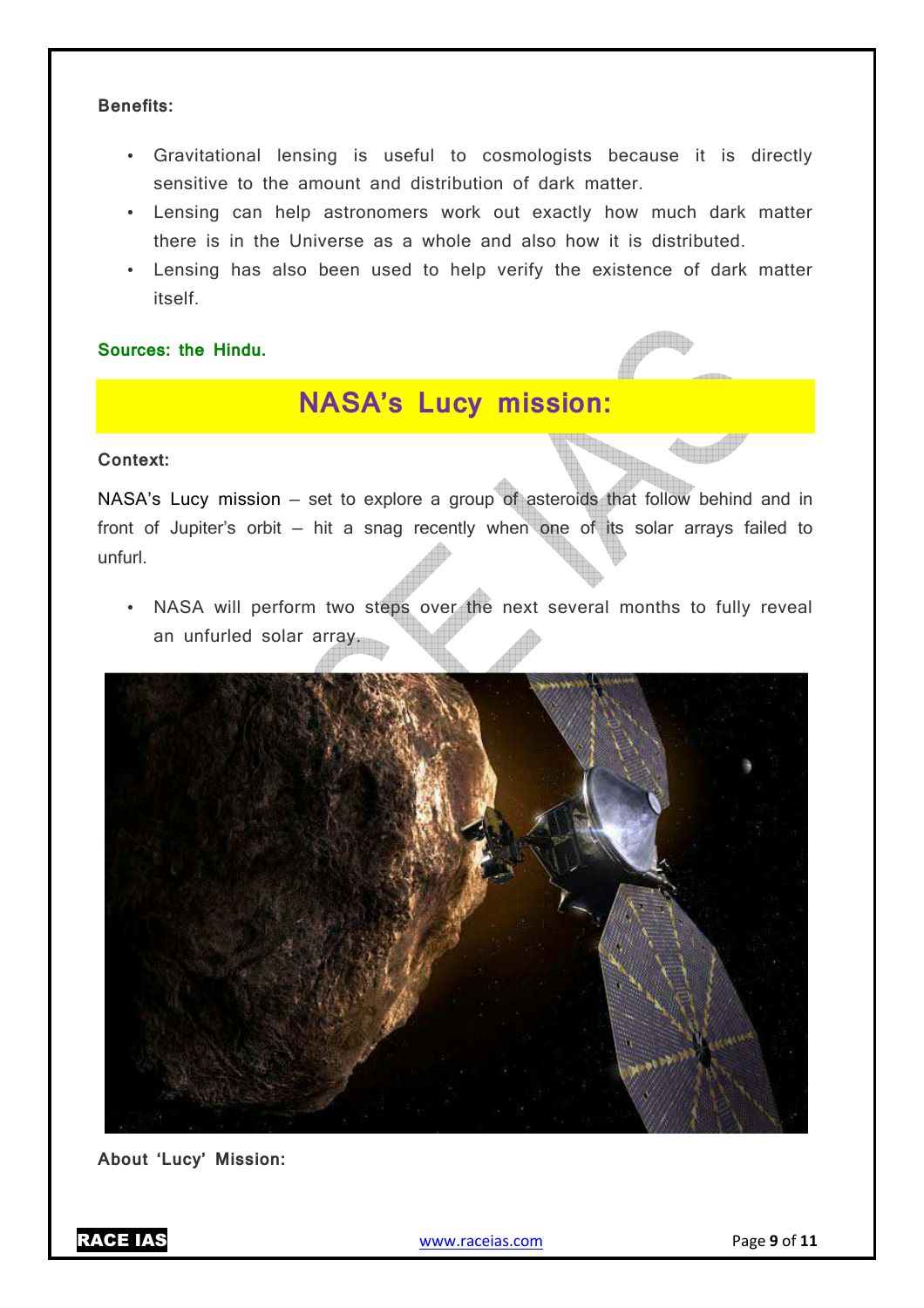Launched in October 2022, this is NASA's first mission to explore the Jupiter **Trojan asteroids**.

- It is a solar-powered mission.
- It is estimated to be over 12 years long, during the course of which the spacecraft will visit eight asteroids covering a distance of about 6.3 billion km to deepen the understanding of the "young solar system".

#### **Aim of the mission:**

The mission is designed to understand the composition of the diverse asteroids that are a part of the Trojan asteroid swarms, to determine the mass and densities of the materials and to look for and study the satellites and rings that may orbit the Trojan asteroids.



#### **What are Trojan Asteroids? Why are they called so?**

These asteroids are believed to be the remnants of the early solar system, and studying them will help scientists understand its origins and evolution, and why it looks the way it does.